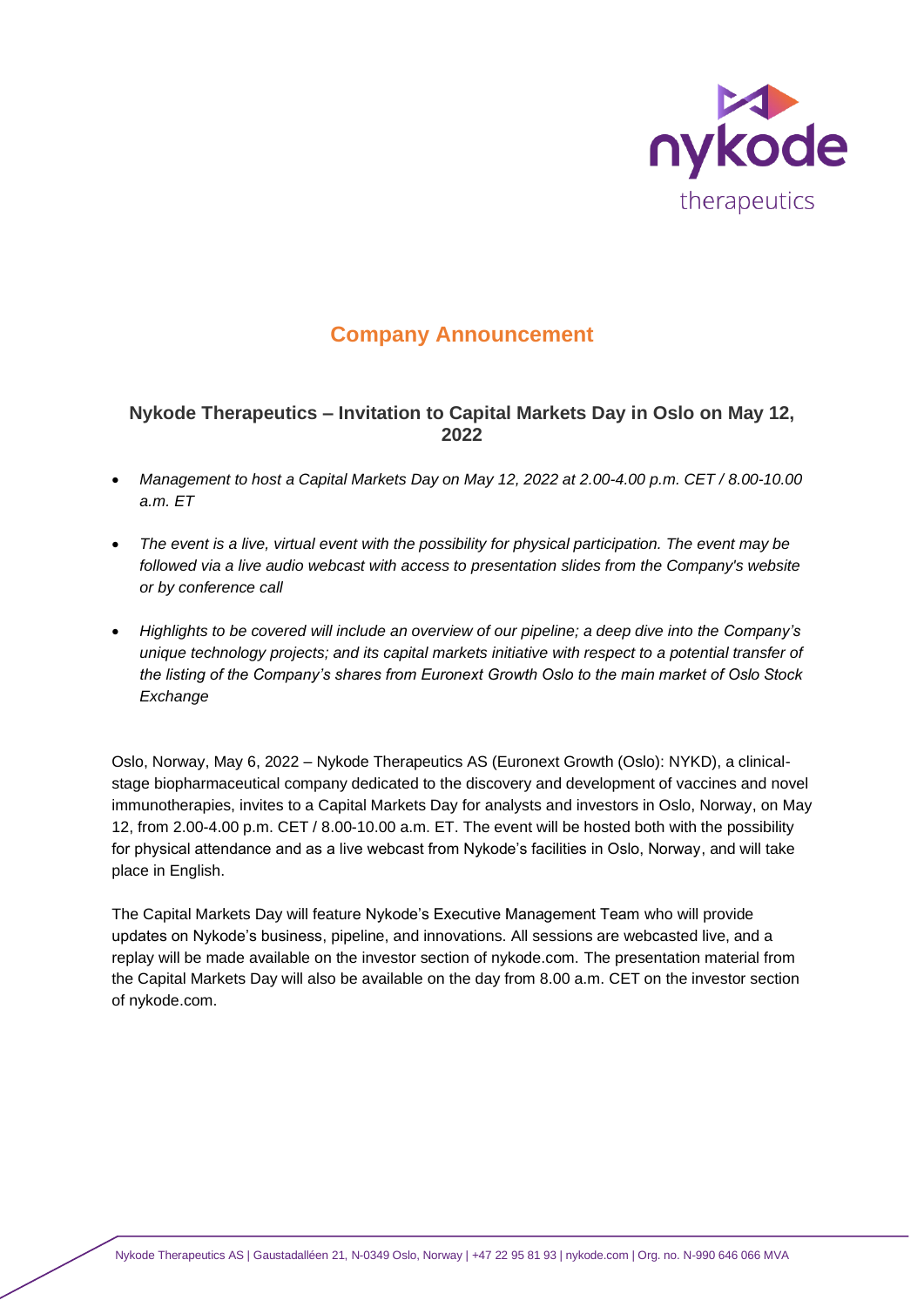

Topics of the Capital Markets Day will include:

- Nykode's business status and journey
- Pipeline update Overview of Nykode's product candidate pipeline and clinical experience
- Research update Deep dive into Nykode's research and the ongoing technology projects
- Capital market strategy update, including potential uplisting to the main market of Oslo Stock Exchange (Oslo Børs)

Physical attendance requires registration. To register for the physical event, please send an email to [ctran@nykode.com](mailto:ctran@nykode.com) before May 11 at 3.00 p.m. CET.

### **Event details**

Date and time: May 12, 2022 at 2.00-4.00 p.m. CET / 8.00-10.00 a.m. ET

Location: Forum Auditorium, Oslo Science Park, Gaustadalléen 21, 0349 Oslo, Norway

Webcast and replay: at [https://nykode.com/investors/financial-reports-and-presentations.](https://nykode.com/investors/financial-reports-and-presentations/)

Presentation material: at [https://nykode.com/investors/financial-reports-and-presentations.](https://nykode.com/investors/financial-reports-and-presentations/)

Conference call dial in numbers and pin code:

PIN Code for all countries: 755176

US: +1 646-787-0157 UK: +44-203-7696819 CH: +41-22-5017540 DE: +49-30-21789327 FR: +33-1-81221259 BE: +32-2-6810135 NL: +31-20-3690737 LU: +352-20-301626 DK: +45 78768490 SE: +46-8-1241-0952 NO: +47-21-956342

Registration for physical attendance: Before May 11 at 3.00 p.m CET by email[: ctran@nykode.com](mailto:ctran@nykode.com)

### **About Nykode Therapeutics**

Nykode Therapeutics is a clinical-stage biopharmaceutical company dedicated to the discovery and development of vaccines and novel immunotherapies for the treatment of cancer and infectious diseases. Nykode's modular vaccine technology specifically targets antigens to Antigen Presenting Cells, which are essential for inducing rapid, strong and long-lasting antigen specific immune responses and eliciting efficacious clinical responses.